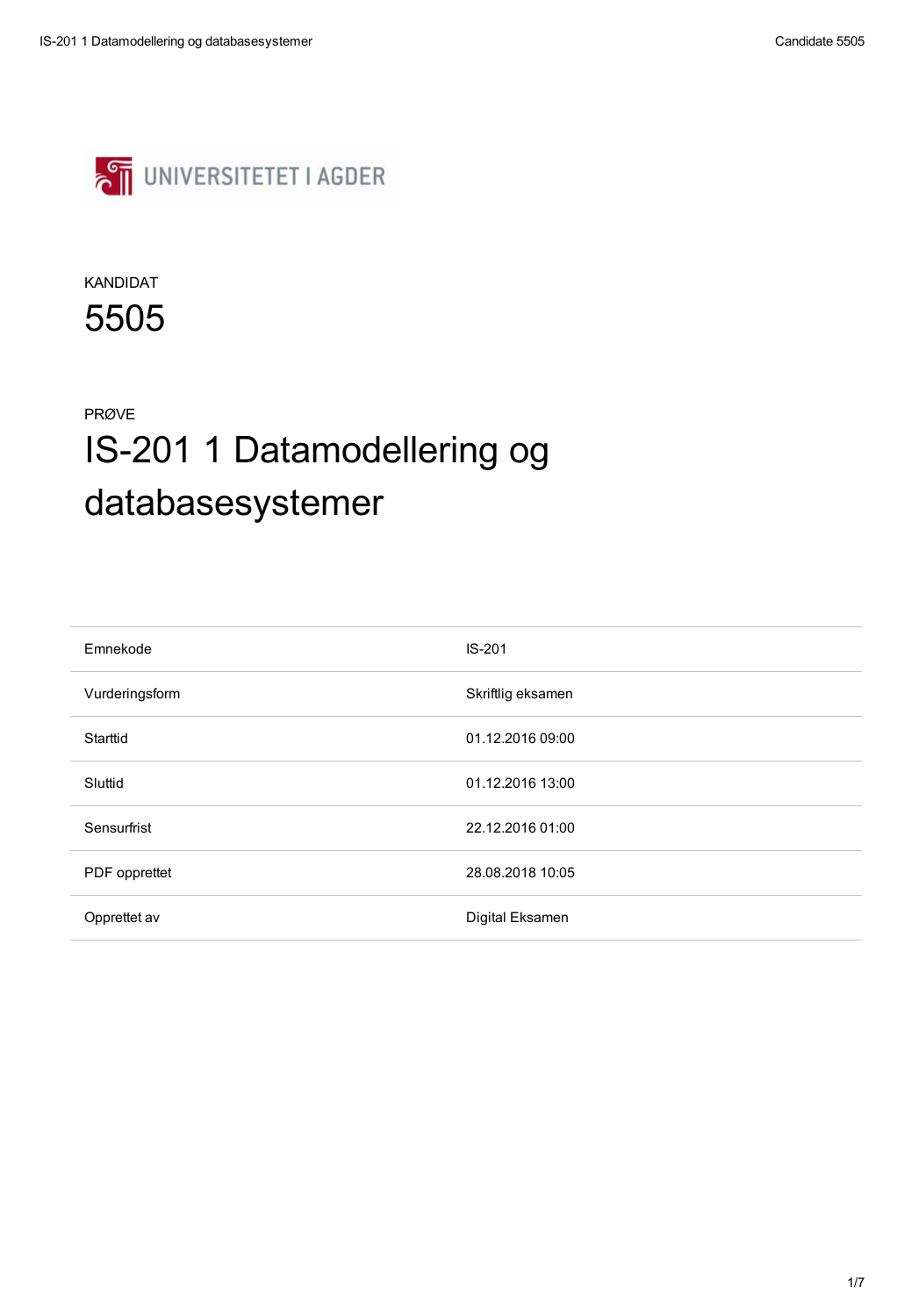### **<sup>1</sup> IS-201, Front Page**

**Emnekode**: IS-201 **Emnenavn**: Datamodellering og databasesystemer

**Dato:** 1. desember **Varighet:** 4 timer

**Tillatte hjelpemidler:** Ordbøker: (engelsk/norsk)

#### **Merknader:**

Alle oppgaver skal besvares. Alle hovedspørsmål (1.-4.) må besvares til bestått (karakter E eller bedre) for at eksamen skal regnes som bestått.

-----------------------------

Det forekommer av og til spørsmål om bruk av eksamensbesvarelser til undervisnings- og læringsformål. Universitetet trenger kandidatens tillatelse til at besvarelsen kan benyttes til dette. Besvarelsen vil være anonym.

#### **Tillater du at din eksamensbesvarelse blir brukt til slikt formål?**



Riktig. 0 av 0 poeng.

### **<sup>2</sup> Basic database concepts (20%)**

### **Problem 1. Basic database concepts**

a) Explain the difference between DROP TABLE, ALTER TABLE, and DELETE statements. Illustrate your answer with an example.

b) What is unary relationship? Illustrate your answer with an example.

- 
- c) What is the difference between Primary Key and Foreign Key? Illustrate your answer with an example.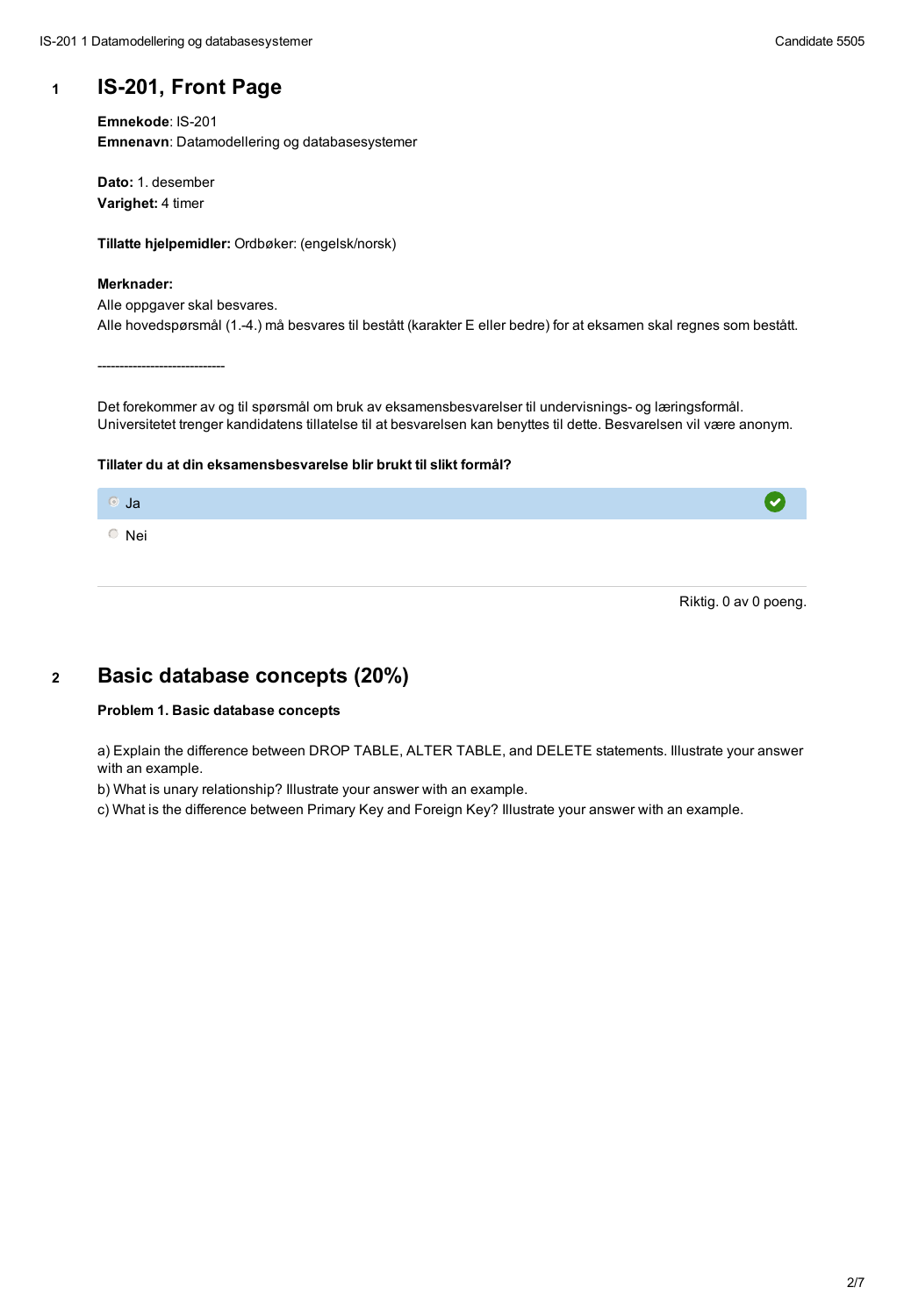a) The `DROP TABLE` statement is used in case you want to remove a table and its contents from a database. For example, you can remove a table called `users` by running the following statement `DROP TABLE users`.

The `ALTER TABLE` is used to edit a table, for example if you want to change its name, or if you want to add a primary key. A specific example could be `ALTER TABLE users ADD PRIMARY KEY (userID).

`DELETE` statements are used to delete a specific value in a table, for example one particular user. An example of a DELETE statement is `DELETE FROM users WHERE userID = 12`

b) A unary relationship is a relationship in a database where for exampel two tables are connected, lets say we have two tables, `Account`, and `Site`. In the `Account` table, we have a foreign key referring to `Site`'s primary key, because this `Account` belongs to this specific site. Also, the `Site` table has a foreign key referring to `Account`'s primary key, because the site has an `Account` as Administrator. These tables have a unary relationship.

c) A primary key is an attribute which is automatically indexed in the database. It is used to identify a specific row in a table. An example of this could be userID. A primary key is always a unique value in its own table. A foreign key, on the other hand, is used as a reference to a specific row, usually in a different table, to create a connection between the two tables (unless the primary and foreign keys are in the same table, that is). It is not indexed automatically. Lets say we have a database for a gym, where a member has a personal trainer. We have the tables `member` and `personalTrainer`. Here, we can say that both tables have a primary key, `memberID` for `member`, and `ptID` for `personalTrainer`. Usually, there are some additional attributes like name, but to keep it simple, we will skip those for now. Well, to create a connection between a member and his/her personal trainer, we have to connect the two tables somehow. This is where foreign keys come to play. If we put an attribute called `personalTrainerID`, with the same datatype and length as the ptID in `personalTrainer`, inside the `member` table, and set this as a foreign key by running the statement `CONSTRAINT fk\_member\_pt FOREIGN KEY (personalTrainerID) REFERENCES personalTrainer (ptID)`, we have a connection between the two tables. This way, a personal trainer can have multiple connections to members, while a member can only have one specific personal trainer.

Besvart.

## **<sup>3</sup> E-R modeling (20%)**

**Problem 2. E-R modeling**

Read the task carefully. Then draw an E-R diagram for the case study.

Virtual campus (VC) is a social media firm that specializes in creating virtual meeting places for students, faculty, staff, and others associated with different college campuses.VC was started as a student project in a database class at Cyber University, and online polytechnic college, with headquarters in a research part in Dayton, Ohio. The following pars of this exercise relate to different phases in the development of the database VC now provides to client institutions to support a threaded discussion application. Your assignment is to draw an E-R diagram to represent the initial phase of the development, described by the following:

- a. A client may maintain several social media sites (e.g., for intercollegiate sports, academics, local food and beverage outlets, or a specific student organization). Each site has attributes of Site Identifier, Site Name, Site Purpose, Site Administrator, and Site Creation Date.
- b. Any person may become a participant in any public site. Persons need to register with the client's social media presence to participate in any site, and when they do the person is assigned a Person Identifier; the person provides his or her Nickname and Status(e.g. student, faculty, staff, or friend, or possibly several such values); the Date Joined the site is automatically generated. A person may also include other information, which is available to other persons on the site; this information includes Name, Twitter Handel, Facebook Page Link, and SMS Contact Number. Anyone may register (no official association with the client is necessary).
- c. An account created each time a person registers to use a particular site. An account is described by an Account ID, User Name, Password, Date Created, Date Terminated, and Date/Time the person most recently used that account.
- d. Using an account, a person creates a posting, or message, for others to read. A posting has a Posting Date/Time and Content. The person posting the message may also add a Date when the posting should be made invisible to other users.
- e. A person is permitted to have multiple accounts, each of which is for only one site.
- f. A person, over time, may create multiple postings from an account.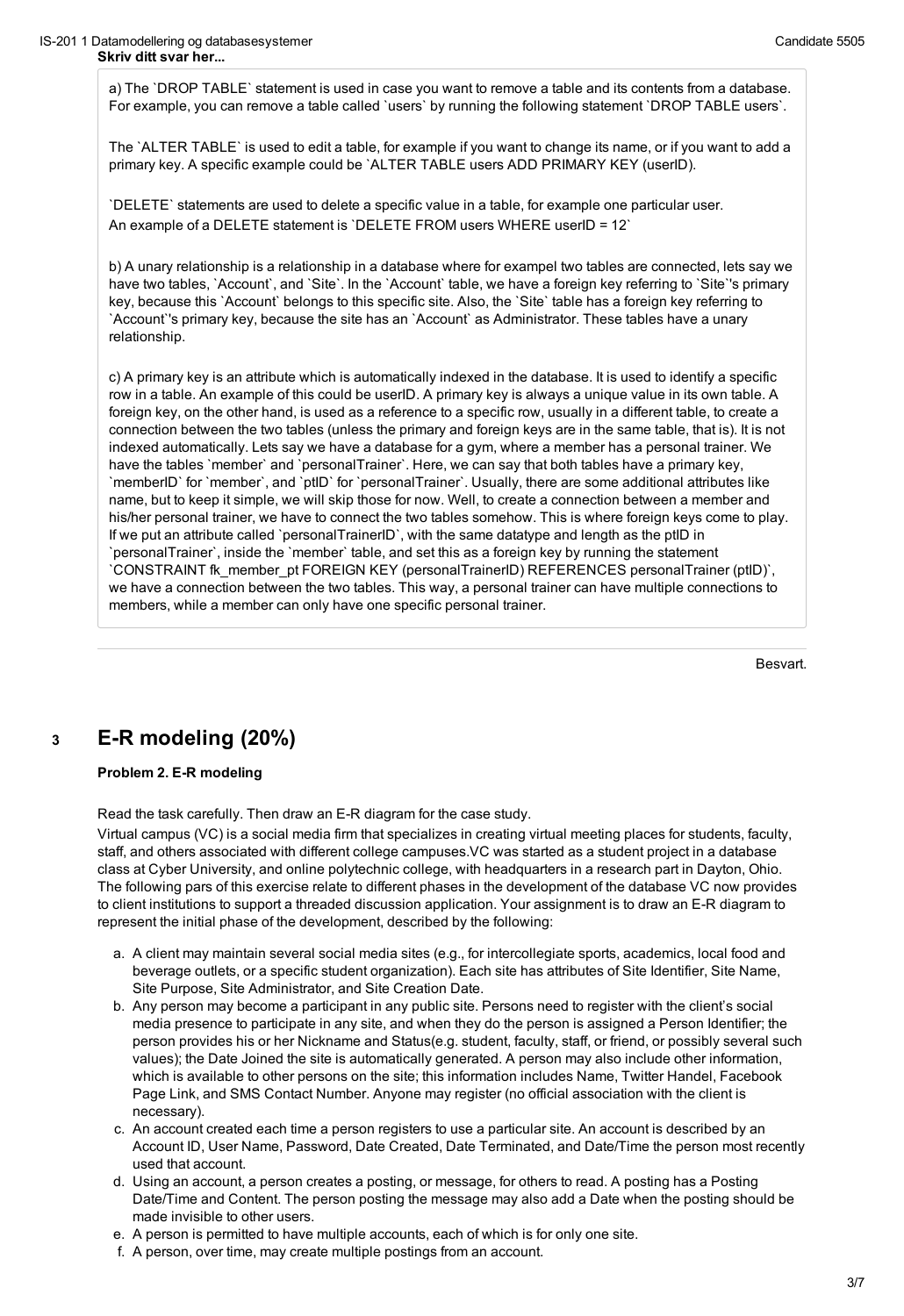#### **Skriv ditt svar her...**



Besvart.

### **<sup>4</sup> Normalization 20%**

### **Problem 3. Normalization**

A pet store currently uses a legacy flat file system to store all of its information. The owner of the store, Peter Corona, wants to implement a Web-enable database application. This would enable branch stores to enter data regarding inventory levels, ordering, and so on. Presently, the data for inventory and sales tracking are stored in one file that has the following format:

----------------------------------------------------------------

StoreName, PetName, Pet Description, Price, Cost, SupplierName, ShippingTime, QuantityOnHand, DateOfLastDelivery, DateOfLastPurchase, DeliveryDate1, DeliveryDate2, DeliveryDate3,

DeliveryDate4, PurchaseDate1, PurchaseDate2, PurchaseDate3, PurchaseDate4, LastCustomerName, CustomerName1, CustomerName2, CustomerName3, CustomerName4

-----------------------------------------------------------------

Assume that you want to track all purchase and inventory data, such as who bought the fish, the date that it was purchased, the date that it was delivered, and so on. The present file format allows only the tracking of the last purchase and delivery as well as four prior purchases and deliveries. You can assume that a type of fish is supplied by one supplier.

- a. Show all functional dependencies.
- b. What normal form is this table in?
- c. Design a normalized model (RM) for these data. Show that it is in 3NF.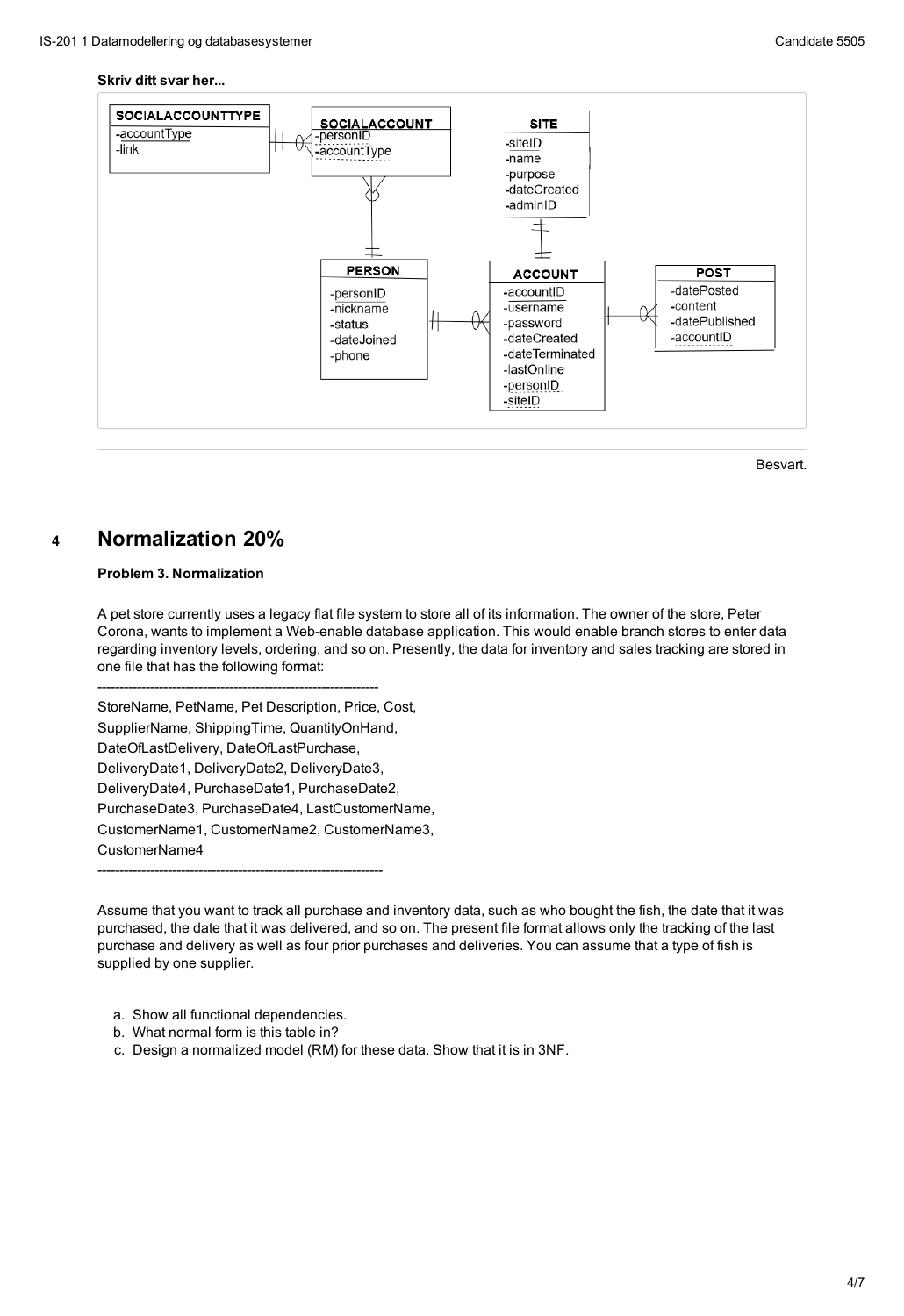As i understand it, a customer enters the store to buy a fish (pet), which is the purchaseDate. The store then orders a pet from a supplier, which is the dateOfLastPurchase

### a)

Due to the fact that the "table" does not have a primary key, it shouldn't be possible for it to be functionally dependent.

PetDescription, Price, and Cost is dependent on PetName.

QuantityOnHand, ShippingTime is dependent on SupplierName

DateOfLastDelivery is dependent on DateOfLastPurchase,

DeliveryDateX (1, 2, 3, 4) is depedent on PurchaseDateX (1, 2, 3, 4).

This RM is in third normal form because every non-key attribute is functionally dependent on the primary key. Store: (storeID, name, location)

Pet: (petID, name, desc, price, cost, inStock)

Supplier: (supplierID, name)

Order: (orderID, storeID, supplierID, purchaseDate, deliveryDate)

#### b)

Customer: (customerID, firstname, lastname, address, city, phone)

Purchases: (purchaseID, customerID, purchaseDate, storeID)

petPurchased: (purchaseID, petID, quantity)

This table is in UNF, or Unnormalized Form, due to the fact that all the data lies within the same `table`. In other words, since the data is not in seperate tables, for exampling having purchases in one table, and customer names in another, it is in UNF.

STUDENT(StudentID, StudentName); QUALIFIED(FacultyID, CourseID, DateQualified); FACULTY(FacultyID, FacultyName); SECTION(SectionNo, Semester, CourseID); COURSE(CourseID, CourseName); REGISTRATION(StudentID, SectionNo);

### c)

According to the description, this shop is part of or might be a part of a chain of stores in the future. Therefore, i took some liberties like adding a primary key `storeID` to the table for Store.

`The key, the whole key, and nothing but the key, so help me Codd`. 3NF, or third normal form, says that all non-key attributes must be dependent on the whole key.

### **<sup>5</sup> Construction (40%)**

### **Problem 4. Read the following Relational Model (RM).**

### **Exercise:**

- a. Write SQL queries to create all the tables listed in the RM.
- b. Write SQL queries to insert three values in each table.
- c. Create a VIEW to see FacultyName, StudentName, CourseName and DateQualified. Use INNER JOIN to link tables.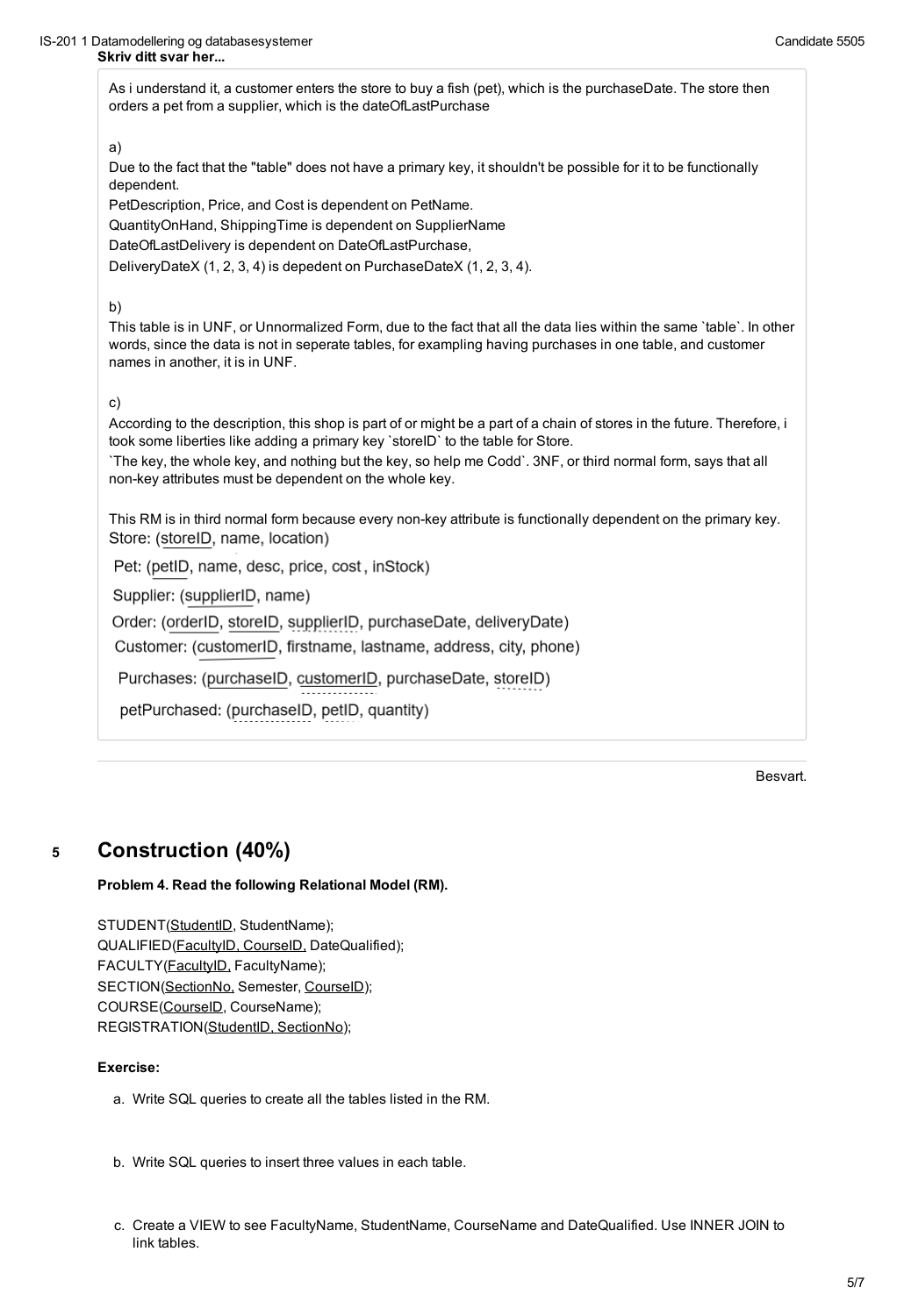- d. List all students enrolled in course in 2016 (hint. Use DateQualified) in alphabetical order by StudentName.
- e. Delete a student record who's StudentID='X'. (Assume any studentID that have been inserted in step 'b').

#### **Skriv ditt svar her...**

```
a)
CREATE TABLE IF NOT EXISTS STUDENT (
  StudentID INT(11) UNSIGNED NOT NULL AUTO_INCREMENT,
 StudentName VARCHAR(45) NOT NULL,
 PRIMARY KEY (StudentID)
);
(I cant get semicolon to work due to my keyboard layout switching to english when using SafeExamBrowser)
CREATE TABLE IF NOT EXISTS FACULTY (
 FacultyID INT(11) UNSIGNED NOT NULL AUTO_INCREMENT,
 FacultyName VARCHAR(45) NOT NULL,
 PRIMARY KEY (FacultyID)
);
CREATE TABLE IF NOT EXISTS COURSE (
 CourseID INT(11) UNSIGNED NOT NULL AUTO_INCREMENT,
 CourseName VARCHAR(45) NOT NULL,
 PRIMARY KEY (CourseID)
);
CREATE TABLE IF NOT EXISTS QUALIFIED (
 FacultyID INT(11) UNSIGNED NOT NULL,
 CourseID INT(11) UNSIGNED NOT NULL,
 DateQualified DATE NOT NULL,
 PRIMARY KEY (FacultyID, CourseID),
 CONSTRAINT fk_qualified_facultyID FOREIGN KEY (FacultyID) REFERENCES FACULTY (FacultyID),
  CONSTRAINT fk_qualified_courseID FOREIGN KEY (CourseID) REFERENCES COURSE (CourseID)
);
```

```
CREATE TABLE IF NOT EXISTS SECTION (
```
SectionNo INT(11) UNSIGNED NOT NULL AUTO\_INCREMENT,

```
Semester VARCHAR(45) NOT NULL,
```

```
CourseID INT(11) UNSIGNED NOT NULL,
```

```
PRIMARY KEY (SectionNo, CourseID),
```
CONSTRAINT fk\_section\_courseID FOREIGN KEY (CourseID) REFERENCES COURSE (CourseID)

);

```
CREATE TABLE IF NOT EXISTS REGISTRATION (
```

```
StudentID INT(11) UNSIGNED NOT NULL,
```

```
SectionNo INT(11) UNSIGNED NOT NULL,
```

```
PRIMARY KEY (StudentID, SectionNo),
```

```
CONSTRAINT fk_registration_studentID FOREIGN KEY (StudentID) REFERENCES STUDENT
(StudentID),
```

```
CONSTRAINT fk_registration_sectionNo FOREIGN KEY (SectionNo) REFERENCES SECTION
(SectionNo)
```
);

```
b)
```
I am not adding the PRIMARY KEYS for each table in the inserts because of the fact that they are AUTO\_INCREMENTED, and will therefore be automatically increased for each input. If necessary, or wanted,